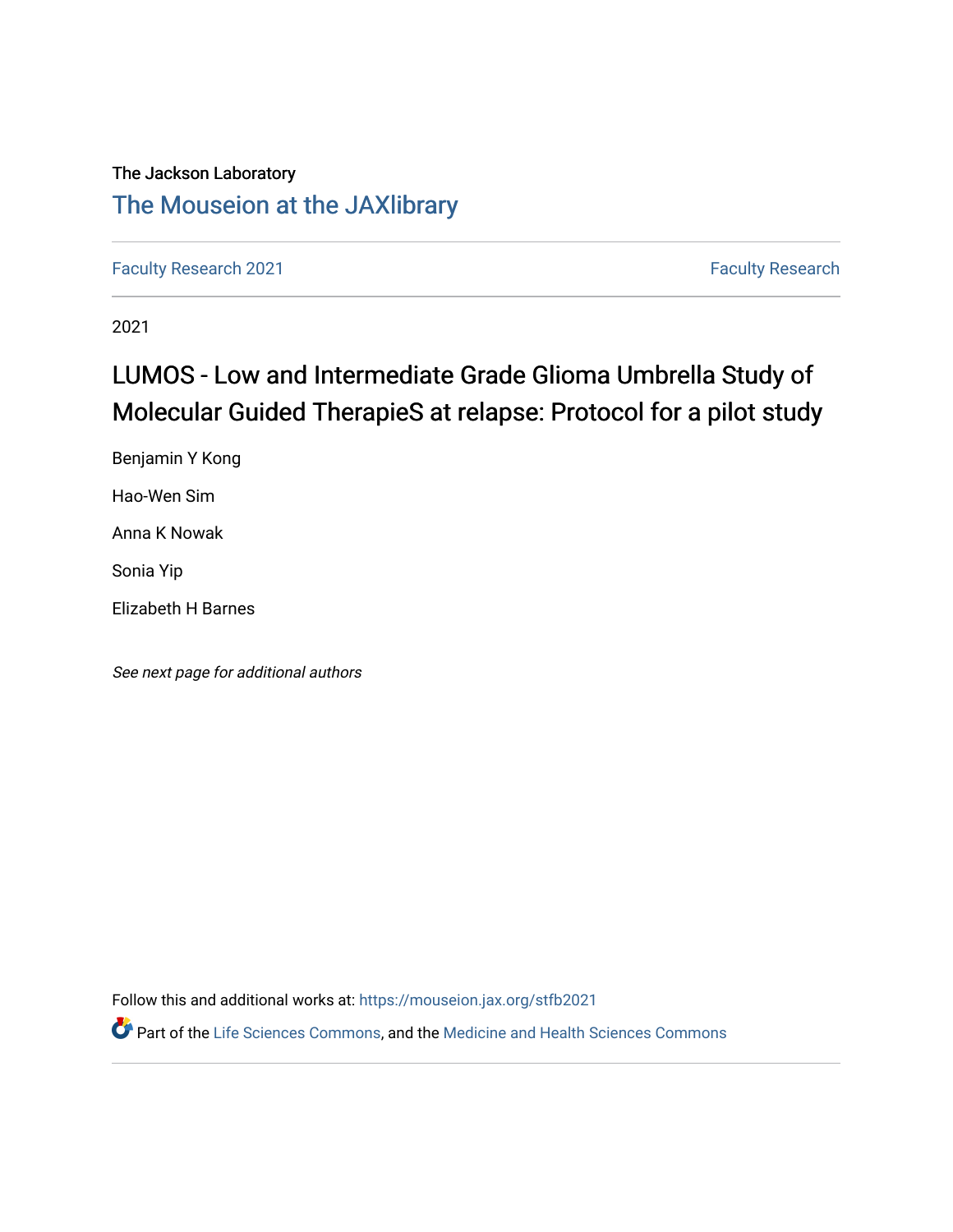### Authors

Benjamin Y Kong, Hao-Wen Sim, Anna K Nowak, Sonia Yip, Elizabeth H Barnes, Bryan W Day, Michael E Buckland, Roel G W Verhaak, Terrance Johns, Cleo Robinson, and et al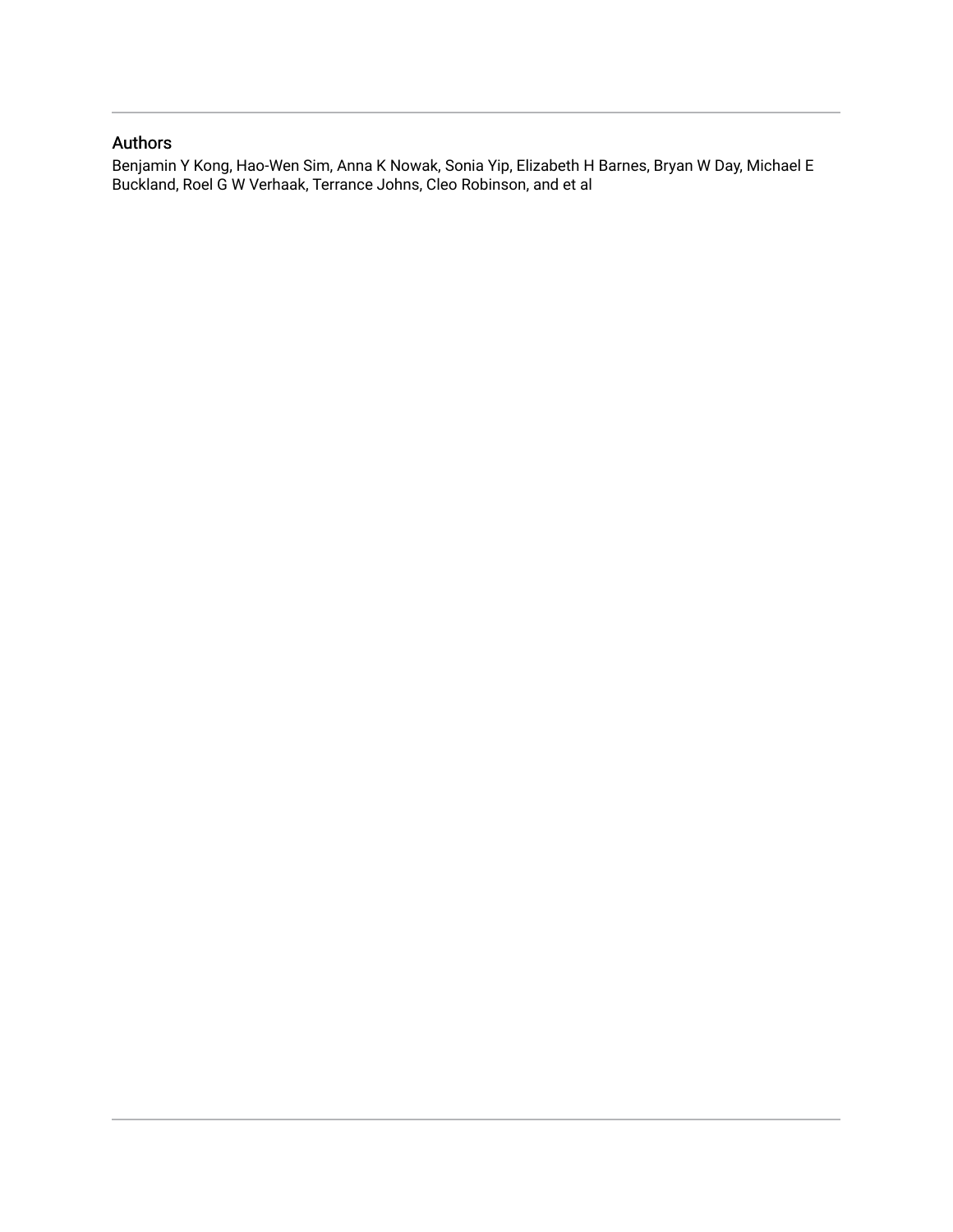# **BMJ Open LUMOS - Low and Intermediate Grade Glioma Umbrella Study of Molecular Guided TherapieS at relapse: Protocol for a pilot study**

BenjaminY Kong <sup>n,1,2</sup> Hao-Wen Sim,<sup>1,3,4,5</sup> Anna K Nowak,<sup>6,7</sup> Sonia Yip,<sup>1</sup> Elizabeth H Barnes,<sup>1</sup> Bryan W Day,<sup>8,9</sup> Michael E Buckland,<sup>10</sup> Roel Verhaak,<sup>11</sup> Terrance Johns, $^{\rm 12}$  Cleo Robinson, $^{\rm 13}$  Marc A Thomas, $^{\rm 13}$  Tindaro Giardina, $^{\rm 13}$ Zarnie Lwin, $^{14,15}$  Andrew M Scott, $^{16,17,18,19}$  Jonathon Parkinson, $^{20}$ Rosalind Jeffree,<sup>21,22</sup> Richard de Abreu Lourenco,<sup>23</sup> Elizabeth J Hovey,<sup>24,25</sup> Lawrence M Cher,<sup>26</sup> Ganessan Kichendasse,<sup>27,28</sup> Mustafa Khasraw,<sup>29</sup> Merryn Hall,<sup>1</sup> Emily Tu,<sup>1</sup> Benhur Amanuel,<sup>13</sup> Eng-Siew Koh,<sup>25,30,31</sup> Hui K Gan<sup>17,18,19,32</sup>

#### ABSTRACT

**To cite:** Kong BY, Sim H-W, Nowak AK, *et al*. LUMOS - Low and Intermediate Grade Glioma Umbrella Study of Molecular Guided TherapieS at relapse: Protocol for a pilot study. *BMJ Open* 2021;11:e054075. doi:10.1136/ bmjopen-2021-054075

► Prepublication history for this paper is available online. To view these files, please visit the journal online [\(http://dx.doi.](http://dx.doi.org/10.1136/bmjopen-2021-054075) [org/10.1136/bmjopen-2021-](http://dx.doi.org/10.1136/bmjopen-2021-054075) [054075\)](http://dx.doi.org/10.1136/bmjopen-2021-054075).

Received 02 June 2021 Accepted 02 December 2021



© Author(s) (or their employer(s)) 2021. Re-use permitted under CC BY-NC. No commercial re-use. See rights and permissions. Published by BMJ.

For numbered affiliations see end of article.

Correspondence to Dr Benjamin Y Kong; ben.kong@sydney.edu.au

Introduction Grades 2 and 3 gliomas (G2/3 gliomas), when combined, are the second largest group of malignant brain tumours in adults. The outcomes for G2/3 gliomas at progression approach the dismal outcomes for glioblastoma (GBM), yet there is a paucity of trials for Australian patients with relapsed G2/3 gliomas compared with patients with GBM. LUMOS will be a pilot umbrella study for patients with relapsed G2/3 gliomas that aims to match patients to targeted therapies based on molecular screening with contemporaneous tumour tissue. Participants in whom no actionable or no druggable mutation is found, or in whom the matching drug is not available, will form a comparator arm and receive standard of care chemotherapy. The objective of the LUMOS trial is to assess the feasibility of this approach in a multicentre study across five sites in Australia, with a view to establishing a national molecular screening platform for patient treatment guided by the mutational analysis of contemporaneous tissue biopsies

Methods and analysis This study will be a multicentre pilot study enrolling patients with recurrent grade 2/3 gliomas that have previously been treated with radiotherapy and chemotherapy at diagnosis or at first relapse. Contemporaneous tumour tissue at the time of first relapse, defined as tissue obtained within 6 months of relapse and without subsequent intervening therapy, will be obtained from patients. Molecular screening will be performed by targeted next-generation sequencing at the reference laboratory (PathWest, Perth, Australia). RNA and DNA will be extracted from representative formalinfixed paraffin embedded tissue scrolls or microdissected from sections on glass slides tissue sections following a review of the histology by pathologists. Extracted nucleic acid will be quantified by Qubit Fluorometric Quantitation (Thermo Fisher Scientific). Library preparation and targeted capture will be performed using the TruSight Tumor 170 (TST170) kit and samples sequenced on NextSeq 550 (Illumina) using NextSeq V.2.5 hi output reagents, according to the manufacturer's instructions.

### Strengths and limitations of this study

- $\blacktriangleright$  This study will prospectively investigate the feasibility and utility of contemporaneous molecular profiling in patients with relapsed grades 2 and 3 gliomas to identify targetable mutations and potential matched drugs.
- ► This pilot study will also establish the feasibility of integrating multidisciplinary discussion of individual patients into tumour sequencing workflows, supporting a larger clinical trial.
- ► A molecular tumour advisory panel consisting of a multidisciplinary committee with neuro-oncology expertise will provide the most appropriate treatment recommendations, tailored to drug availability and eliminating superfluous information.
- ► Profiling of tissue at diagnosis and relapse will provide additional information about molecular evolution that occurs over time in lower grade glioma.

Data analysis will be performed using the Illumina BaseSpace TST170 app v1.02 and a custom tertiary pipeline, implemented within the Clinical Genomics Workspace software platform from PierianDx (also refer to section 3.2). Primary outcomes for the study will be the number of patients enrolled and the number of patients who complete molecular screening. Secondary outcomes will include the proportion of screened patients enrolled; proportion of patients who complete molecular screening; the turn-around time of molecular screening; and the value of a brain tumour specific multi-disciplinary tumour board, called the molecular tumour advisory panel as measured by the proportion of patients in whom the treatment recommendation was refined compared with the recommendations from the automated bioinformatics platform of the reference laboratory testing.

Ethics and dissemination The study was approved by the lead Human Research Ethics Committee of the Sydney Local Health District: Protocol No. X19-0383. The study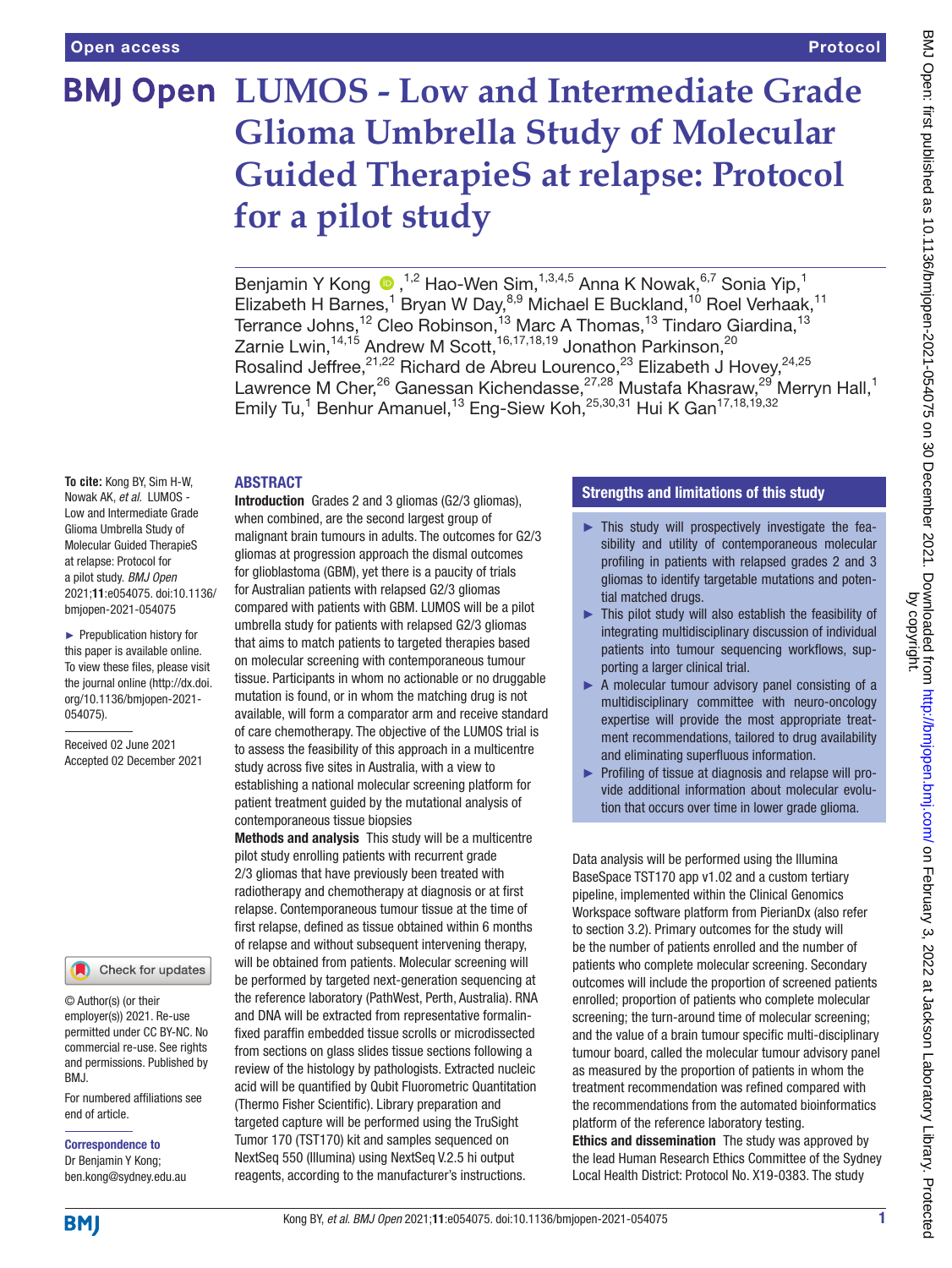### Open access

will be conducted in accordance with the principles of the Declaration of Helsinki 2013, guidelines for Good Clinical Practice and the National Health and Medical Research Council National Statement on Ethical Conduct in Human Research (2007, updated 2018 and as amended periodically). Results will be disseminated using a range of media channels including newsletters, social media, scientific conferences and peer-reviewed publications.

Trial registration number ACTRN12620000087954; Pre-results.

### **INTRODUCTION**

Primary brain tumours are rare cancers, ranking as the 15th most common cancer by incidence in Australia in  $2017<sup>1</sup>$  $2017<sup>1</sup>$  $2017<sup>1</sup>$  Despite their relative rarity, brain tumours have a large impact on mortality and morbidity, particularly in adolescents and young adult (AYA) patients aged 15–24 years, for whom they represent the leading cause of cancer related mortality. The most common type of primary brain tumour (~45% of primary brain tumours) is grade 4 glioma (glioblastoma), which is associated with the shortest overall survival (OS).

Grades 2 and 3 gliomas (G2/3 gliomas) are the second largest group of malignant brain tumours in adults, making up approximately 17% of all primary brain tumours.<sup>12</sup> They consist of G2 gliomas (low grade) and G3 BMJ Open: first published as 10.1136/bmjopen-2021-054075 on 30 December 2021. Downloaded from http://bmjopen.bmj.com/ on February 3, 2022 at Jackson Laboratory Library. Protected<br>Dy copyright published as 10.1136/bmjopen-2 BMJ Open: first published as 10.1136/bmjopen-2021-054076 on 30 December 2021. Downloaded from <http://bmjopen.bmj.com/> on February 3, 2022 at Jackson Laboratory Library. Protected by copyright.

gliomas (intermediate grade). The latter group (G3) have historically been classified together with high grade gliomas, some colloquial reference to them as 'intermediate' grade occurs given their distinct natural history and treatment compared with grade 4 gliomas (high grade).<sup>3</sup> The recently revised WHO CNS5 classification would upgrade some histological G2/3 gliomas tograde 4, based on their molecular characteristics, giving them an integrated diagnosis of glioblastoma[.4](#page-10-2) The historical definition of G2/3 gliomas has been used to enable comparison with already completed studies. Hereafter, we will refer to the G2 and G3 gliomas collectively as 'lower grade' gliomas for the sake of brevity. Adjuvant treatment of newly diagnosed high risk G2 gliomas with radiotherapy and chemotherapy results in significant improvements in  $OS<sup>5</sup>$  while adjuvant radiotherapy and chemotherapy improves survival in high-grade glioma such as anaplastic oligodendroglioma<sup>6</sup> or glioblastoma<sup>7</sup> [\(table](#page-3-0) 1). For G2 gliomas as a whole, the addition of procarbazine, CCNU (lomustine) and vincristine (PCV) chemotherapy to radiotherapy improves the median OS from 7.8 to 13.3 years (HR 0[.5](#page-10-3)9).<sup>5</sup> Oligodendrogliomas are particularly sensitive to chemotherapy and the addition of adjuvant PCV to RT alone in G3 oligodendrogliomas results in a significant

<span id="page-3-0"></span>

| Standard adjuvant treatment and survival of glioma subtypes at diagnosis<br>Table 1       |                                                                                |                                        |                                                                    |                                                        |  |  |
|-------------------------------------------------------------------------------------------|--------------------------------------------------------------------------------|----------------------------------------|--------------------------------------------------------------------|--------------------------------------------------------|--|--|
| Nomenclature (WHO 2016)                                                                   | Overlapping<br>nomenclature (WHO<br>2021)                                      | <b>Molecular</b><br>characteristics    | <b>First line treatment</b><br>following maximal safe<br>resection | <b>Median</b><br>overall<br>survival from<br>diagnosis |  |  |
| Glioblastoma, IDH-wildtype WHO<br>(2016) grade IV                                         | Glioblastoma, IDH -<br>wildtype, CNS WHO<br>grade 4                            | IDH wild-type                          | Chemoradiotherapy<br>with subsequent<br>temozolomide               | $\sim$ 15 months <sup>7</sup>                          |  |  |
| Anaplastic astrocytoma, IDH-<br>wildtype, WHO (2016) grade III                            | Glioblastoma, IDH -<br>wildtype, CNS WHO<br>grade 4                            | IDH wild-type                          | Chemoradiotherapy<br>with subsequent<br>temozolomide               | $\sim$ 20 months <sup>26</sup>                         |  |  |
| Anaplastic astrocytoma, IDH-<br>mutant, WHO (2016) grade III                              | Astrocytoma, IDH-<br>mutant, CNS WHO grade 1p19q non-co-<br>3                  | <b>IDH</b> mutated<br>deleted          | Radiotherapy<br>with subsequent<br>temozolomide                    | $\sim$ 5 years <sup>26</sup>                           |  |  |
| Anaplastic oligodendroglioma,<br>IDH-mutant and 1p/19q codeleted,<br>WHO (2016) grade III | Oligodendroglioma,<br>IDH-mutant, and 1p/19q<br>co-deleted, CNS WHO<br>grade 3 | IDH mutated<br>1p19q co-deleted        | Radiotherapy then<br>PCV chemotherapy                              | $>11$ years <sup>26</sup>                              |  |  |
| Diffuse astrocytoma, IDH-wildtype,<br>WHO (2016) grade II                                 | Glioblastoma, IDH-<br>wildtype, CNS WHO<br>grade 4 (in some cases)             | IDH wild-type                          | Consider radiotherapy<br>followed by<br>chemotherapy               | $~5$ years <sup>26</sup>                               |  |  |
| Diffuse astrocytoma, IDH-mutant,<br>WHO (2016) grade II (high risk)                       | Astrocytoma, IDH-<br>mutant, CNS WHO grade 1p19q non-co-<br>2                  | IDH mutated<br>deleted                 | Radiotherapy then<br>PCV chemotherapy                              | $~10^{-8}$ years <sup>26</sup>                         |  |  |
| Oligodendroglioma, IDH-mutant<br>and 1p/19q codeleted, WHO (2016)<br>grade II (high risk) | Oligodendroglioma,<br>IDH-mutant and 1p/19q<br>co-deleted, CNS WHO<br>grade 2  | <b>IDH</b> mutated<br>1p19q co-deleted | Radiotherapy then<br>PCV chemotherapy                              | $>12$ years <sup>26</sup>                              |  |  |

High-risk features include ≥3 variables; age ≥40, astrocytoma histology, tumours ≥6cm, tumour crossing midline or preoperative neurological deficits (not seizure).<sup>27</sup> A comparison with the updated WHO 2021 CNS5 classification is made although this was not published at the time of study initiation.<sup>[4](#page-10-2)</sup> IDH-wild-type grade 3 astrocytoma is frequently associated with molecular features of glioblastoma.<sup>[5 28](#page-10-3)</sup> CNS, Central nervous system; IDH, Isocitrate dehydrogenase; PCV, procarbazine, CCNU (lomustine), vincristine.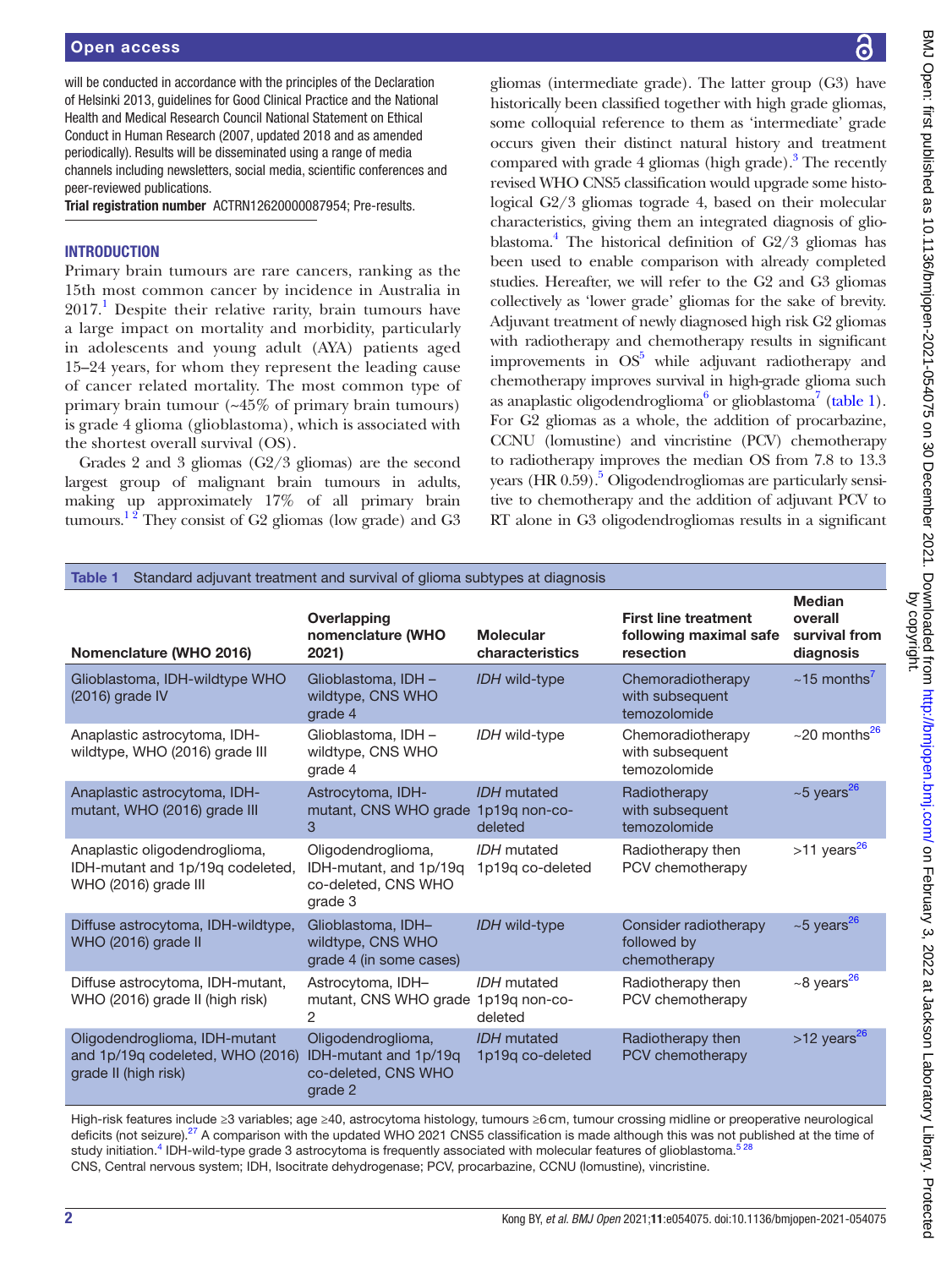| <b>Table 2</b> Summary of benefit from systemic therapy of G2/3 gilomas at relapse |                                                                                                                                                |                                                                                                                                                                              |                                                                                                                                                                                         |                                                                              |  |
|------------------------------------------------------------------------------------|------------------------------------------------------------------------------------------------------------------------------------------------|------------------------------------------------------------------------------------------------------------------------------------------------------------------------------|-----------------------------------------------------------------------------------------------------------------------------------------------------------------------------------------|------------------------------------------------------------------------------|--|
|                                                                                    | G <sub>2</sub> gliomas                                                                                                                         | G3 gliomas                                                                                                                                                                   | Mixed G <sub>2</sub> and G <sub>3</sub>                                                                                                                                                 | All three groups<br>Median (range)                                           |  |
| Post-radiotherapy but no prior systemic therapy                                    |                                                                                                                                                |                                                                                                                                                                              |                                                                                                                                                                                         |                                                                              |  |
| $Chemo8-10$                                                                        | RR: 27% <sup>29</sup><br>mPFS:10mo <sup>29</sup><br>PFS6: 67% <sup>11</sup><br><b>PFS12: N/A</b><br>mOS: $14mo^{29}$<br>OS12: N/A<br>OS24: N/A | RR: 44%-63% <sup>89</sup><br>mPFS: 7-10mo <sup>89</sup><br>PFS6: N/A<br>PFS12:N/A<br>mOS: 16-20mo <sup>89</sup><br>OS12: N/A<br>OS24: N/A                                    | RR: 54% <sup>11</sup><br>mPFS: 8mo <sup>11</sup><br>PFS6: 67% <sup>11</sup><br>PFS12:25% <sup>11</sup><br>mOS: 14mo <sup>11</sup><br>OS12: 60% <sup>11</sup><br>OS24: 23% <sup>11</sup> | RR: 49% (27-63)<br>mPFS: 9mo (7-10)<br>mOS: 15mo (14-20)                     |  |
| Pre-treated with radiotherapy and systemic therapy                                 |                                                                                                                                                |                                                                                                                                                                              |                                                                                                                                                                                         |                                                                              |  |
| Chemo $30-32$                                                                      | RR: 47%*33<br>mPFS: 10mo <sup>33*</sup><br>PFS6: 76% <sup>33</sup><br>PFS12: 39% <sup>33*</sup><br>mOS: N/A<br>OS6 N/A                         | RR:13%-23% <sup>30-32</sup><br>mPFS: 4-8mo <sup>30-32</sup><br>PFS6: 30%-40% 30 31<br>PFS12: 5%-8% <sup>3031</sup><br>mOS: 7-19mo <sup>3031</sup><br>OS12: 23% <sup>31</sup> | N/A                                                                                                                                                                                     | RR: 23% (13-47)<br>mPFS: 6mo (4-10)<br>PFS6: 40% (30-76)<br>mOS: 8 mo (7-19) |  |
| Targeted $\pm$ Chemo <sup>33-37</sup>                                              | RR: $0^{36*}$<br>mPFS: 11mo <sup>*36</sup><br>PFS6: N/A<br>PFS12: 39% <sup>36*</sup><br>mOS: N/A<br>OS6 94% <sup>36</sup> *                    | RR: 0-10 <sup>34 37</sup><br>mPFS: 2-3mo <sup>34 37</sup><br>PFS6: 24% <sup>34</sup><br>PFS12: 14% <sup>34</sup><br>mOS: 2-8mo <sup>34 37</sup><br>OS6: N/A                  | RR: 0%-8% <sup>35</sup> 36<br>mPFS: 2-11mo <sup>35 36</sup><br>PFS6: 15% <sup>35</sup><br><b>PFS12: N/A</b><br>mOS: $7 \text{mo}^{35}$<br>OS6: 20% <sup>35</sup>                        | RR: 0% (0-10)<br>mPFS: 3mo (2-11)<br>PFS6 20% (15-24)<br>mOS: 7mo (2-8)      |  |
| Bevacizumab<br>monotherapy <sup>38</sup> 39                                        | N/A                                                                                                                                            | RR: 43%-64% 38 39<br>mPFS: 3-7mo <sup>38 39</sup><br>PFS6: 21% <sup>38</sup><br>mOS: 9-12 mo <sup>38 39</sup><br>OS6: 76% <sup>39</sup><br>OS12: 36% <sup>39</sup>           | N/A                                                                                                                                                                                     | RR: 54% (0-10)<br>mPFS: 5mo (3-7)<br>mOS: 11mo (9-12)                        |  |
| Comments:                                                                          | Chemo: TMZ, 10 12 33<br>hydroxyurea <sup>36</sup><br>Targeted: erlotinib, 37<br>imatinib <sup>36</sup>                                         | Chemo: TMZ, <sup>8</sup> PCV, <sup>9</sup><br>cyclophosphamide, 32 irinotecan, 31<br>paclitaxel, <sup>30</sup> hydroxyurea <sup>34</sup><br>Targeted: imatinib <sup>34</sup> | Chemo: CCNU, 35<br>hydroxyurea <sup>36</sup><br>Targeted: sunitinib, 35<br>imatinib <sup>36</sup>                                                                                       |                                                                              |  |

<span id="page-4-0"></span>Table 2 Summary of benefit from systemic therapy of G2/3 gliomas at relapse

\*These studies contained approximately two-thirds patients without prior systemic therapy.

CCNU, Lomustine; mOS, median overall survival; mPFS, median progression-free survival; N/A, not available; PCV, procarbazine, CCNU and vincristine; RR, response rate; TMZ, temozolomide.

improvement in median OS from 7.3 years to 14.7 years (HR 0.59). The definition of oligodendroglioma in clinical trials has evolved over time from a histological to molecular definition based on 1p/19q co-deletion. For patients with G3 anaplastic glioma without a 1p/19q deletion, the addition of adjuvant temozolomide (TMZ) results in an even greater relative OS improvement.

Despite the relatively favourable overall prognosis of newly diagnosed G2/3 gliomas, the outcomes for G2/3 gliomas at the time of relapse following standard treatment approach those of glioblastoma; the median progression-free survival (PFS) is 9 months and median OS  $15$  months.<sup>8–11</sup> Furthermore, the limited data on patients with relapse suggest that OS is minimally affected by the histology at diagnosis [\(table](#page-4-0) 2). Patients with relapsed G2/3 gliomas can experience highly symptomatic relapses, characterised by seizures together with cognitive and functional impairment.<sup>12</sup> In this setting, there is no accepted standard of care treatment although common

chemotherapeutic regimens that are used include PCV, TMZ, CCNU/carmustine or other platinum-based regimens depending on prior chemotherapy exposure.

#### Rationale for umbrella trial design

LUMOS is an umbrella study that will screen G2/3 glioma patients with relapsed disease for actionable tumour mutations that are matched to targeted drugs. Given the diversity of targets in G2/3 gliomas [\(table](#page-5-0) 3), the umbrella trial design was chosen to efficiently test a range of targeted drugs. The requirement to screen patients who have contemporaneous tissue available will ensure that molecular targets identified during screening will accurately reflect the expected targets within the tumour at the time of receiving treatment. This study design will minimise the possibility that genomic or epigenetic evolution has occurred between the time of initial biopsy and disease relapse, thus rendering targeted therapies ineffective.<sup>[13](#page-10-10)</sup>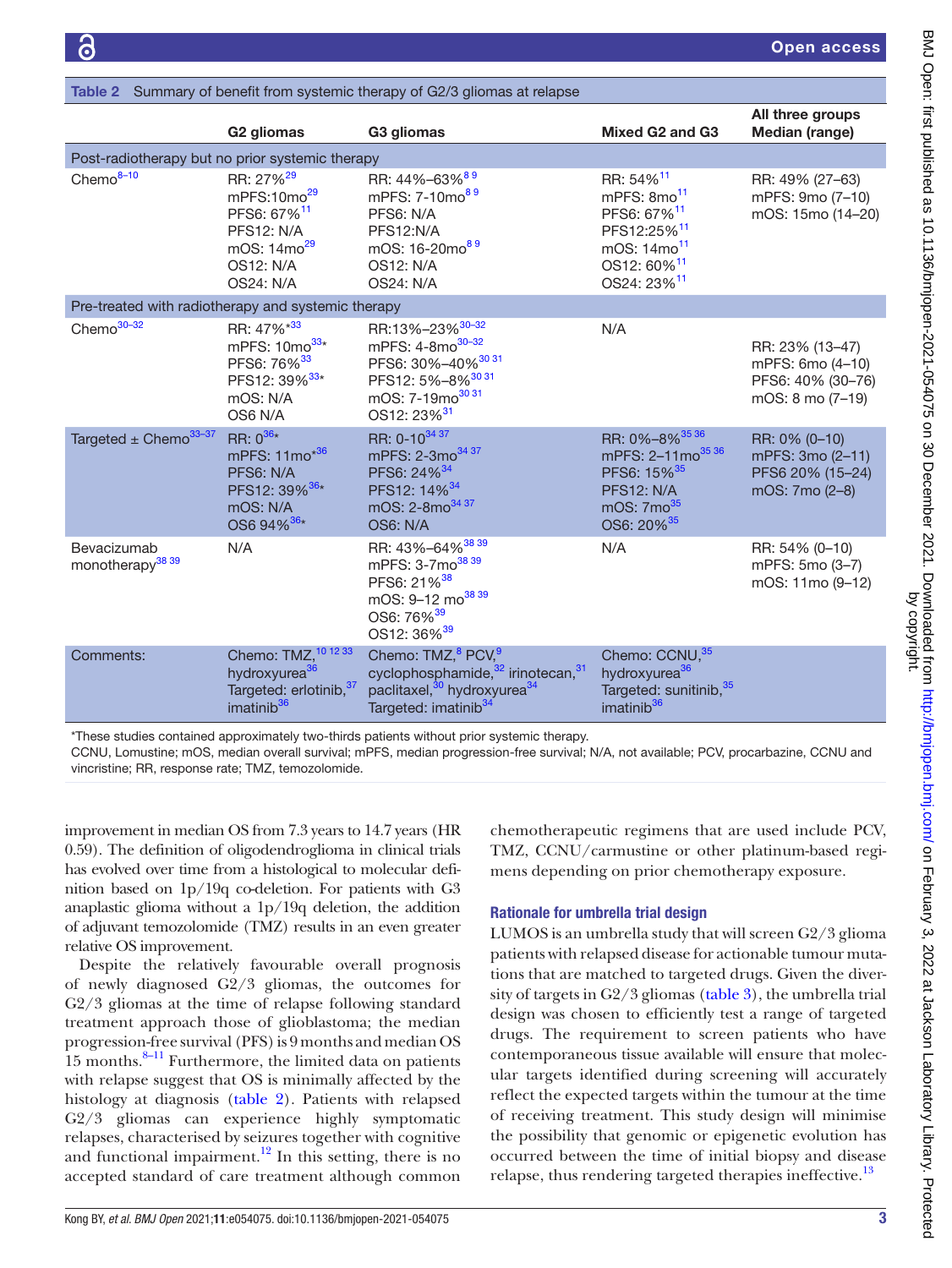<span id="page-5-0"></span>

| <b>Open access</b>                                                                                                   |                                    |                          |                              |                                                                                                                                                                                                                                                                  |  |
|----------------------------------------------------------------------------------------------------------------------|------------------------------------|--------------------------|------------------------------|------------------------------------------------------------------------------------------------------------------------------------------------------------------------------------------------------------------------------------------------------------------|--|
|                                                                                                                      |                                    |                          |                              |                                                                                                                                                                                                                                                                  |  |
| Potential drug therapies by mutation status in the LUMOS study<br>Table 3                                            |                                    |                          |                              |                                                                                                                                                                                                                                                                  |  |
| <b>Gene mutation</b>                                                                                                 | IDH mutated, 1 p/19q<br>co-deleted | <b>IDH</b> mutated,      | 1 p/19q intact IDH wild-type | <b>Potential targeted drugs</b>                                                                                                                                                                                                                                  |  |
| <b>IDH</b> mutation                                                                                                  | 100%                               | 100%                     | 0%                           | Multiple including IDH inhibitors,<br>IDH vaccines, PARP inhibitors,<br>immunotherapy                                                                                                                                                                            |  |
| <b>BRAF</b> amplification                                                                                            | 39%40                              | $2\%^{40}$               | 17%40                        | RAF inhibitors, MEK inhibitors                                                                                                                                                                                                                                   |  |
| PIK3CA mutation                                                                                                      | 4%-20% <sup>1741</sup>             | $5%^{41}$                | 2%-9%1741                    | PI3K inhibitors                                                                                                                                                                                                                                                  |  |
| PIK3R1 mutation                                                                                                      | 9% <sup>17</sup>                   | Occasional <sup>17</sup> | Rare <sup>17</sup>           | PI3K inhibitors                                                                                                                                                                                                                                                  |  |
| <b>EGFR</b> amplification or<br>mutation                                                                             | 6% <sup>41</sup>                   | 15% <sup>41</sup>        | 27%-89% <sup>1741</sup>      | <b>EGFR inhibitors or EGFR ADCs</b>                                                                                                                                                                                                                              |  |
| <b>BRAF V600E mutation</b>                                                                                           | $1\% - 5\% + 42$                   | $0\%$ <sup>42</sup>      | $0\%$ <sup>17</sup>          | BRAF inhibitors, MEK inhibitors                                                                                                                                                                                                                                  |  |
| PTEN inactivating mutation                                                                                           | $2%^{41}$                          | $0\%^{41}$               | 20%-23% <sup>1741</sup>      | PI3K inhibitors                                                                                                                                                                                                                                                  |  |
| PDGFRA amplification                                                                                                 | $~1\%$ <sup>17</sup>               | $0 - 16^{17}$            | $0\% - 28\%$ <sup>17</sup>   | Multi-kinase inhibitors that include<br><b>PDGFR</b>                                                                                                                                                                                                             |  |
| CDK4 amplification                                                                                                   | Rare <sup>17</sup>                 | Rare <sup>17</sup>       | $7\%$ <sup>17</sup>          | CDK4/6 inhibitors                                                                                                                                                                                                                                                |  |
| MDM4 amplification                                                                                                   | $0\%$ <sup>17</sup>                | Rare <sup>17</sup>       | 13%17                        | <b>MDM</b> inhibitors                                                                                                                                                                                                                                            |  |
| FGFR3 mutations and<br>fusions                                                                                       | $0\%$ <sup>17</sup>                | $0\%$ <sup>17</sup>      | $~10\%$ <sup>17</sup>        | <b>FGFR</b> inhibitors                                                                                                                                                                                                                                           |  |
| <b>TRK Fusions</b>                                                                                                   | Occasional <sup>43</sup>           | N/A                      | N/A                          | <b>TRK</b> inhibitors                                                                                                                                                                                                                                            |  |
| <b>Total actionable mutations</b>                                                                                    | 62%-82%*                           | 22%-38%*                 | Up to 89%*                   |                                                                                                                                                                                                                                                                  |  |
| *Excluding IDH mutation itself.<br>PDGFR, Platelet-derived growth factor receptor; TRK, Tropomyosin receptor kinase. |                                    |                          |                              | ADC, antibody drug conjugate; EGFR, Epidermal growth factor receptor; FGFR, Fibroblast growth factor receptor; IDH, Isocitrate<br>dehydrogenase; MDM, Murine double minute; MEK, MAP kinase or ERK kinase; N/A, not available; PARP, Poly ADP ribose polymerase; |  |
|                                                                                                                      |                                    |                          |                              |                                                                                                                                                                                                                                                                  |  |

Given the poor prognosis of patients with progressive or recurrent tumours, the better tolerability of targeted agents over chemotherapy and the potential to discover clinical activity of existing drugs in novel indications, the LUMOS study design is expected to be attractive to both patients and clinicians alike.

### Feasibility and role of reresection at relapse for grade 2/3 gliomas

Reresection of tumour at the time of disease relapse is considered feasible in the majority of patients with recur-rent lower grade gliomas.<sup>[14](#page-10-25)</sup> In previous studies performed prior to the routine use of post-operative adjuvant therapy at initial diagnosis, gross total resection was achieved in up to 50% of patients and the addition of adjuvant therapy led to a significant improvement in PFS compared with surgery alone.<sup>[15](#page-10-26)</sup>

Pathological information gleaned from reresection of tumour of an individual patient reveals that tumour biology is significantly altered in recurrent tumours due to clonal selective pressures generated by current therapies, $13$  with transformation to higher grade gliomas (grade 3 or 4) occurring in 25% of cases. Furthermore, radiological enhancement alone is a poor predictor of malignant progression.<sup>16</sup>

### Molecular drug targets in recurrent glioma

Routine testing for molecular aberrations consists of isocitrate dehydrogenase (IDH) mutations and 1p/19q

codeletion in most centres, with variable access to *ATRX* mutations and *TP53* testing. Individual mutations are present at a low prevalence in G2/3 gliomas; however, the large number of potentially actionable mutations collectively result in a large proportion of patients having an  $\frac{17}{17}$  Potential druggable genetic mutations are shown in [table](#page-5-0) 3.

### METHODS AND ANALYSIS **Eligibility**

The inclusion and exclusion criteria for the study are listed in [box](#page-6-0) 1.

### Study plan

### Molecular phenotyping to generate molecular pathology report

Tumour tissue resected at surgery will undergo testing at a single study reference laboratory using the Illumina TruSight 170 molecular screening panel, capable of detecting the somatic mutation profile of 170 genes, SNV, indel (151 genes), copy number abnormalities (59 genes) and gene fusion and splice variants (55 genes).<sup>18-20</sup> The planned duration of recruitment for the study was between 1 May 2020 and 31 May 2021.

A commercial bioinformatics pipeline (Illumina NextSeq 550 RTA2) will be used to perform base calling and quality scoring. Next-generation sequencing (NGS) data analysis will be performed using a commercial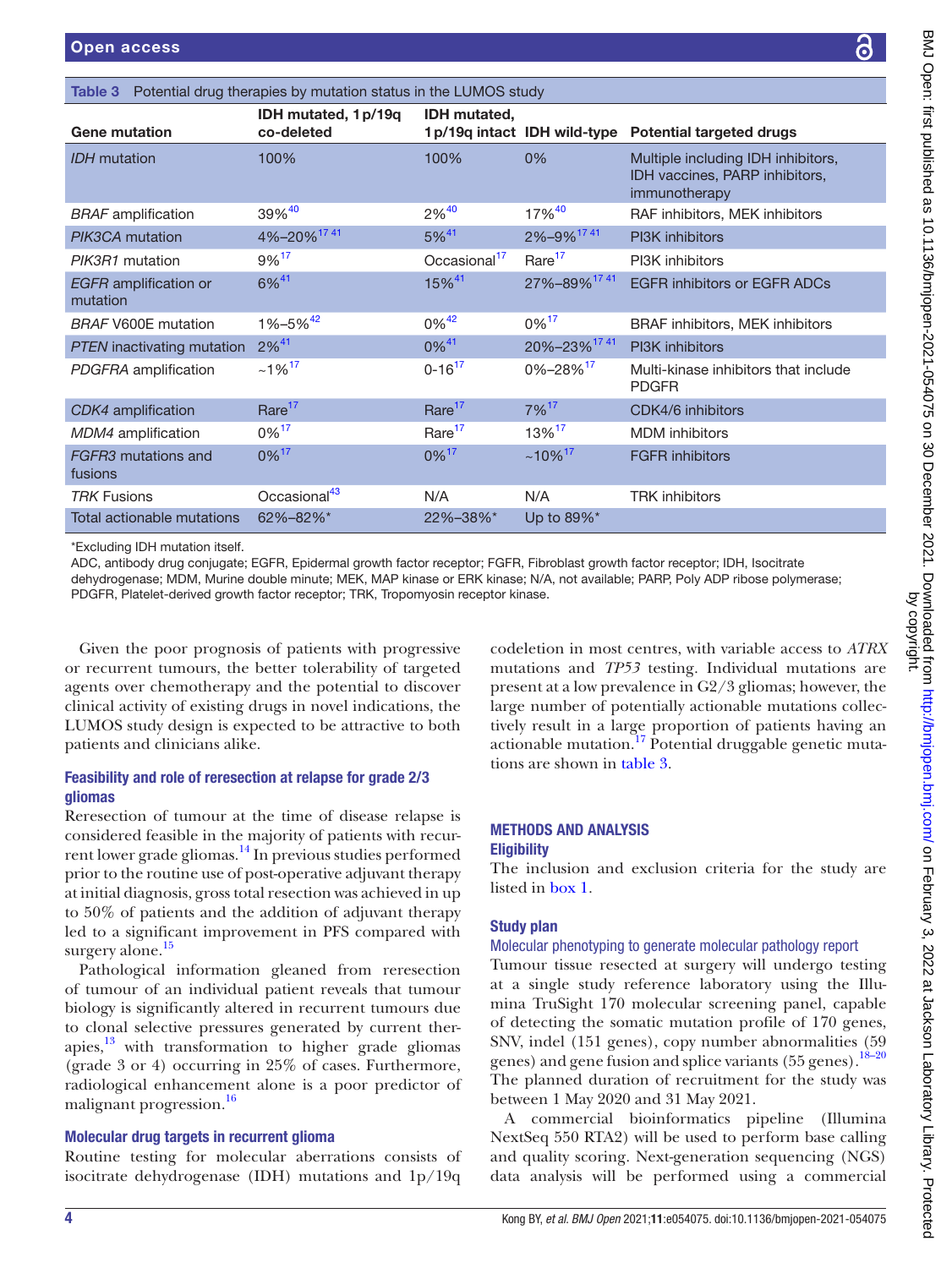### Box 1 Inclusion and exclusion criteria

### <span id="page-6-0"></span>Inclusion criteria

- 1. Adults aged 18 years and older, with histologically confirmed grade 2/3 glioma at initial diagnosis.
- 2. Prior to last craniotomy and surgery, evidence of progressive disease defined by new contrast-enhancing tumour and/or 25% increase in T2/FLAIR area compared with prior imaging after prior treatment with radiotherapy and chemotherapy.
- 3. Contemporaneous tissue available from resection for progressive disease either within 6 months of study enrolment or following enrolment.
- 4. For patients undergoing standard of care surgery at the time of study entry:
	- Suitable for craniotomy in the opinion of the treating neurosurgeon.
	- In the opinion of the neurosurgeon, it is possible to safely undertake a debulking procedure and sufficient tissue will be obtained for molecular profiling.
	- Has substantially recovered from surgical resection, as evidenced by having no ongoing safety issues (e.g., postoperative infection).
- 5. For patients who have already undergone standard of care surgery ≤6 months prior to study entry
	- Sufficient tissue must be available for molecular testing.
- The patient must not have had intervening anticancer therapy. 6. Dose at registration ≤20mg prednisolone or ≤3mg dexamethasone
- daily (or equivalent).
- 7. ECOG performance status 0–2.
- 8. Measurable disease after last craniotomy that is suitable for repeat assessment by MRI.
- 9. Willing and able to comply with all study requirements.
- 10. Signed, written informed consent.

Exclusion criteria

- 1. Glioma tissue for molecular profiling obtained ≥6 months prior to study entry.
- 2. Intervening systemic therapy (chemotherapy, targeted and/or immune checkpoint inhibitors) or radiotherapy between most recent imaging showing disease progression and study enrolment.
- 3. Administration of intrasurgical treatments (local therapies, carmustine wafers, focused ultrasound, oncolytic viruses, convection enhanced delivery) at last craniotomy prior to study enrolment.
- 4. Any serious or uncontrolled medical disorder that, in the opinion of the investigator, may increase the risk associated with study participation or impair the ability of the subject to receive protocol therapy or the ability of the patient to comply with the protocol.
- 5. Subjects unable (or unwilling) to have a contrast enhanced MRI of the head.
- 6. Serious medical or psychiatric conditions that might limit the ability of the patient to comply with the protocol.

secondary bioinformatics pipeline (Illumina's BaseSpace TST170 app V.1.02) for somatic variant, copy number variant, splice variant and gene fusion analysis. This platform is not validated for assessment of tumour mutational burden or histone mutations. A commercial tertiary bioinformatics platform (Clinical Genomics Workspace software platform from PierianDx [\(www.pieriandx.com\)](www.pieriandx.com) will be used to generate quality control metrics and to identify and classify DNA/RNA alterations using databases including but not limited to: Genomic Build GRCh37. p13, Genomic Annotation Sources NCBI RefSeq V.105,

### Box 2 LUMOS study endpoints

### <span id="page-6-1"></span>Primary endpoints:

- ► Number of patients enrolled.
- ► Number of patients that successfully completed molecular screening.

Secondary endpoints

- ► Proportion of screened patients enrolled.
- ► Proportion of patients that successfully completed molecular screening.
- ► Turnaround time of molecular screening.
- ► Matching of molecular tumour advisory panel recommendations with pharmaceutical agents.
- ► The proportion of patients in whom an MTAP recommended pharmaceutical agent is obtained and used.
- ► Response to any MTAP or physician-recommended pharmaceutical agent.
- ► Number of patients who undergo further surgical debulking at time of disease progression while on the study.
- ► The number of patients who were screened for the study.
- Tertiary endpoints
- Association between clinical endpoints and predictive/prognostic biomarkers.

NHLBI ESP V.0.0.30, dbSNP 149, COSMIC V.84, ddNSFP 3.0b2c, ClinVar 20180605, ExAC V.1.0, CGW Version CGW\_V.613.

Manual somatic variant calling by molecular scientists and molecular pathologists will then be performed following interrogation of annotated variants using validated quality control metrics to distinguish somatic variants from population variants/SNPs and artefacts. All variants will be manually reviewed in Integrative Genome Viewer. Clinical interpretation of all DNA and RNA variants will be performed according to guidelines and standards for reporting somatic variant in cancer, in accordance with a joint consensus recommendation of the Association for Molecular Pathology, American Society of Clinical Oncology, and the College of American Pathologists.<sup>21</sup> Somatic variants will be classified into a four tier system based on their clinical significance. Tier I, variants of strong clinical significance; tier II, variants of potential clinical significance; tier III variants of unknown clinical significance and tier IV, benign or likely benign variants. The results will be reviewed by a molecular tumour advisory panel (MTAP) (see section 3.2.2). The target turnaround time from receipt of tissue at the laboratory until delivery of a molecular pathology report is 4 weeks, chosen as an interval that will be clinically acceptable and logistically feasible.

### Molecular tumour advisory panel

Molecular aberrations that result in a potentially actionable mutation will be reviewed by an MTAP, composed of at least one of each of the following experts: molecular pathologist, neuropathologist, medical oncologist, translational research scientist and bioinformatician. The MTAP will specifically refine the detailed molecular pathology results (typically in excess of 20 pages) into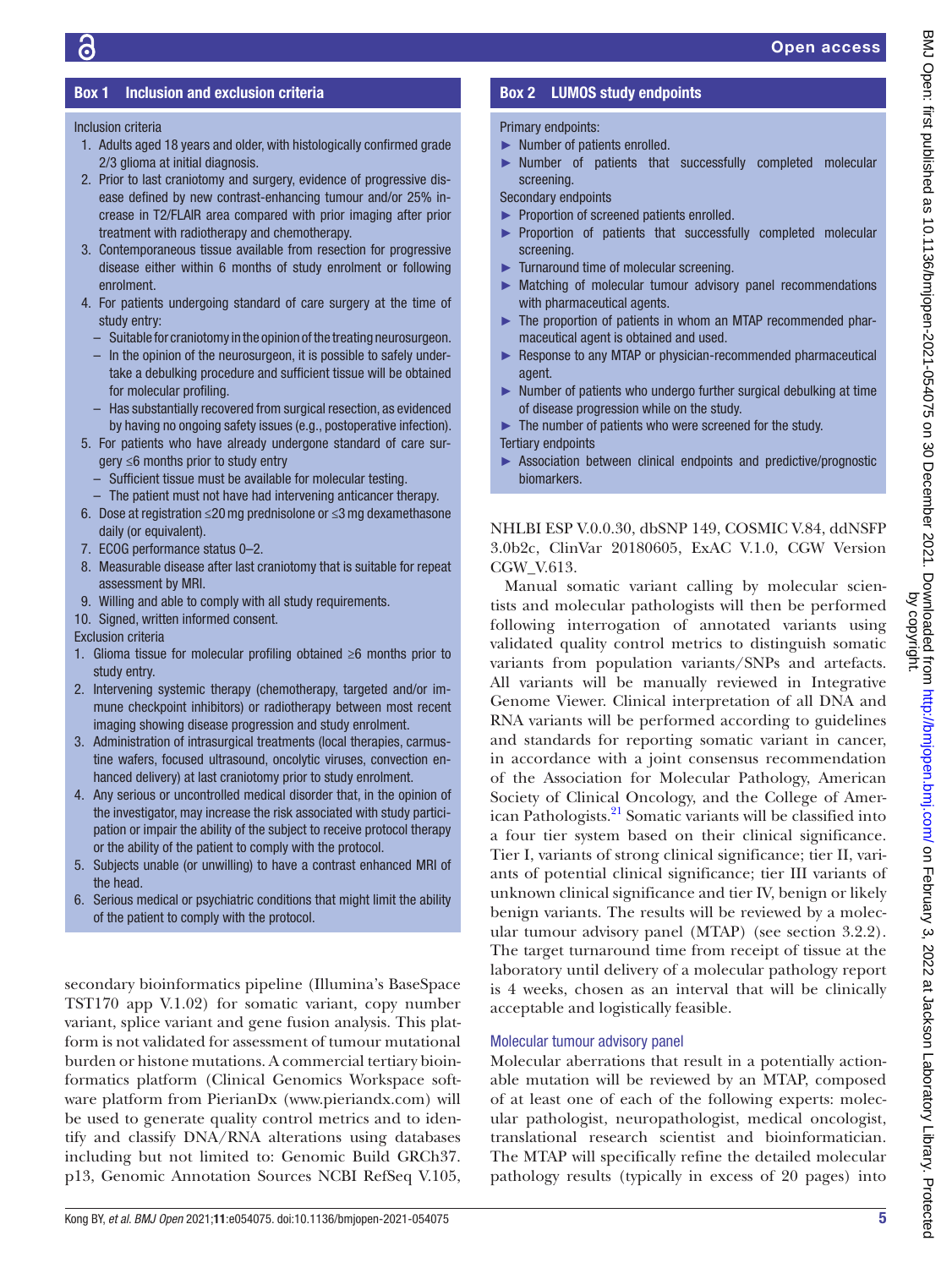a more concise 2-page format that provides: (1) expert recommendations regarding the clinical significance of each mutation specifically for brain tumours; (2) the availability of corresponding targeted drugs in Australia (either in trials or through other avenues); (3) prioritise treatments in the presence of multiple potential actionable mutations and (4) provide graded recommendations for potential therapies (see section 3.2.1). The MTAP report will be provided to the patient's treating physician, in addition to the usual detailed molecular pathology report generated by the reference laboratory, for their decision on the final course of treatment.

### Disclosure of clinically significant information

All participants, including those with no actionable mutations, will be informed of the results of the MTAP by their treating physician. Molecular screening of tumours will predominantly generate information on somatic mutations in tumour tissue; however, germline pathogenic mutations may also be detected in such material. Participants will be asked to indicate whether they wish to receive information about hereditary cancer risk of potential importance to their health or that of their blood relatives. If potentially clinically significant

results are identified, the treating physician will refer the patient to an appropriate familial genetics clinic as per their institutional practices. No referral will be made if the participant has chosen not to be informed of clinically significant information pertaining to hereditary cancer risk.

#### Re-entry into study at progression

Patients treated with a targeted agent on study, who then progress while on study and are still appropriate for further surgery may have their most recent tumour submitted for re-evaluation with the same NGS panel. This will aim to provide preliminary data about the mechanism of resistance to the targeted agent used. Where relevant, a second MTAP report will be generated for this patient to guide the treating physician in selecting subsequent treatment.

#### Outcome measures

The outcomes measured in the LUMOS study are listed in [box](#page-6-1) 2.

Assessments will be performed according to the schedule shown in [table](#page-7-0) 4.

<span id="page-7-0"></span>

| Schedule of assessments for LUMOS clinical trial, showing clinical, radiological and translational assessments<br>Table 4 |                                                                                           |                                                                |                                                             |                                |                               |  |
|---------------------------------------------------------------------------------------------------------------------------|-------------------------------------------------------------------------------------------|----------------------------------------------------------------|-------------------------------------------------------------|--------------------------------|-------------------------------|--|
| Molecular screening period                                                                                                | Follow-up period (time from the delivery<br>of the MTAP report)                           |                                                                |                                                             |                                |                               |  |
|                                                                                                                           | <b>Screening and</b><br>registration<br>(presurgery or<br>within 6 months<br>postsurgery) | Delivery of<br>molecular<br>tumour<br>advisory panel<br>report | Follow-<br>up (Q 8/52<br>recommended<br>until PD on<br>MRI) | At time of<br>PD on MRI        | End of<br>follow-up           |  |
|                                                                                                                           | Within 14 days<br>prior to registration                                                   |                                                                |                                                             |                                | 2 years after<br>registration |  |
| Informed consent                                                                                                          | X                                                                                         |                                                                |                                                             |                                |                               |  |
| Tissue for molecular screening                                                                                            | $\boldsymbol{\mathsf{X}}$                                                                 |                                                                |                                                             | X (if clinically<br>indicated) |                               |  |
| Clinic assessment <sup>8</sup>                                                                                            | $\times$                                                                                  | $X^1$                                                          | X                                                           | X                              | X                             |  |
| Blood tests:<br>► Haematology: FBC with differential<br>Biochemistry: EUC, LFTs & glucose                                 | $\mathsf{x}$                                                                              | $X^1$                                                          | $\mathsf{X}$                                                | $\mathsf{X}$                   | $\mathsf{X}$                  |  |
| <b>Brain MRI</b>                                                                                                          | X                                                                                         | $X^1$                                                          | X                                                           | X                              | $\times$                      |  |
| Assessment of dexamethasone use                                                                                           | $\mathsf{X}$                                                                              | $X^1$                                                          | $\mathsf{X}$                                                | $\mathsf{X}$                   | $\mathsf{X}$                  |  |
| Blood for translational research                                                                                          | X                                                                                         | $X^1$                                                          |                                                             | X                              | X                             |  |
| Presurgery assessment                                                                                                     | $\mathsf{X}$                                                                              |                                                                |                                                             |                                |                               |  |
| Determination of treating physician <sup>6</sup>                                                                          |                                                                                           | $X^2$                                                          |                                                             |                                |                               |  |
| Determination of current treatment                                                                                        |                                                                                           |                                                                | X                                                           | X                              | $\mathsf{X}$                  |  |
| Rescreening for LUMOS                                                                                                     |                                                                                           |                                                                |                                                             | X                              |                               |  |

Although recommended, all assessments performed after the delivery of the MTAP report are optional (1) Assessments do not need to be repeated if within 28 days of the delivery date of the MTAP report to the treating physician. (2) The treating physician is the physician who will be responsible for the administration of anticancer treatment to the patient where appropriate. The treating physician may be a member of the LUMOS study team, the referring physician or some other physician as nominated by the patient.

EUC, Electrolytes, Urea and Creatinine; FBC, Full blood count; LFT, Liver function test; MTAP, molecular tumour advisory panel; PD, Progressive disease.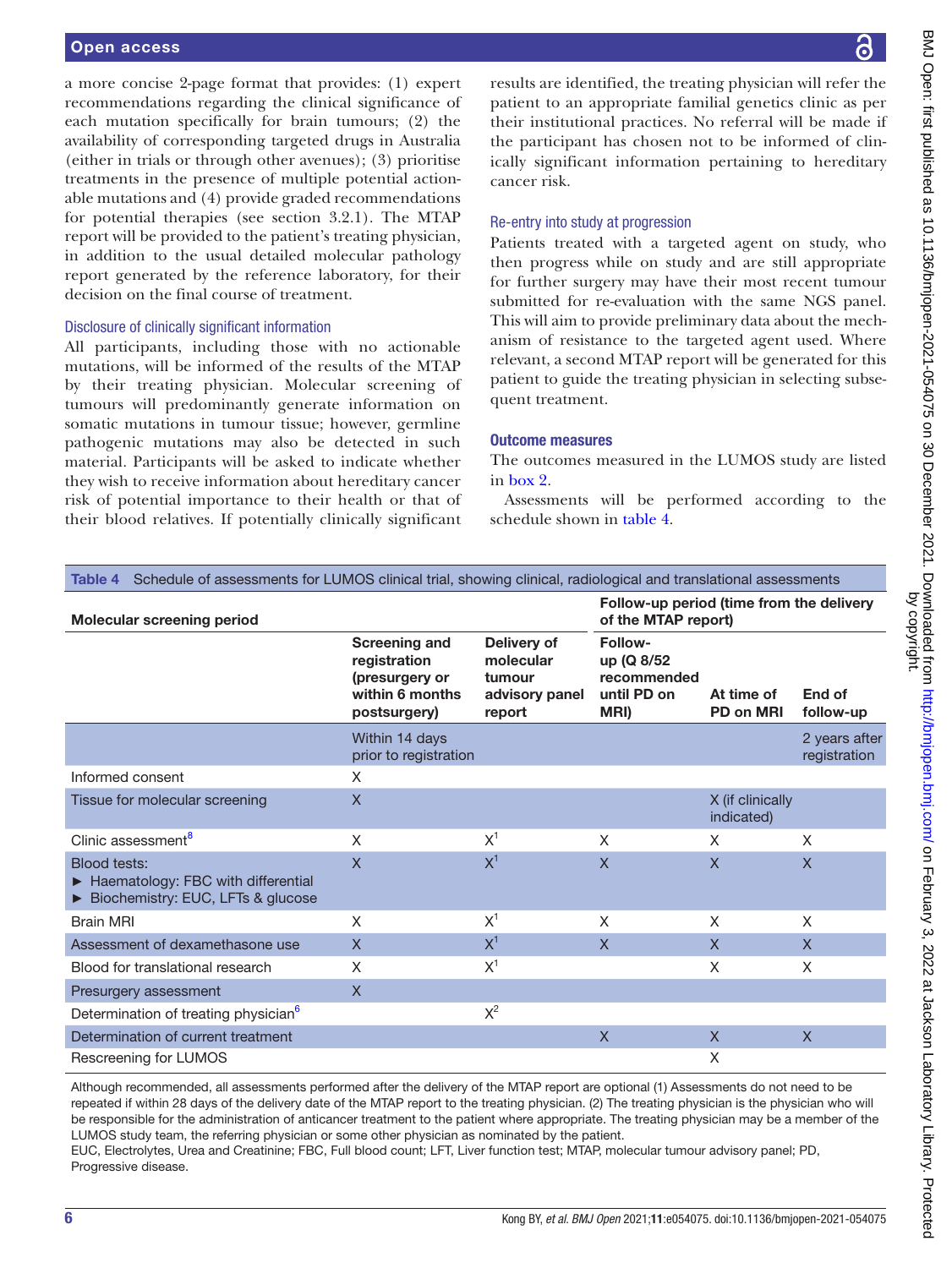### Statistical design

For this pilot study, LUMOS will use a pragmatic sample size of 10 patients to evaluate the feasibility of this approach.

### **Recruitment**

Patients will be recruited from across five study sites within the 12-month period of the pilot study.

### Statistical analysis

The following variables will be described using standard summary statistics:

Patient recruitment:

- $\blacktriangleright$  Number of eligible relapsed G2/3 glioma patients at each hospital site and the study overall.
- Number and percentage of screened relapsed G2/3 glioma patients enrolled.
- ► Demographic and clinical characteristics of enrolled patients.

Molecular screening metrics:

- ► Number and percentage of enrolled patients for whom tissue was successfully tested.
- ► Reasons for not undergoing molecular screening and for unsuccessful screening.
- ► Median time receipt of tissue by the reference laboratory to the time of receipt of MTAP report by the treating physician.
- ► In patients in whom a molecular screening report was received, the number of molecular targets identified that match drugs available through clinical trials of pharmaceutical access programmes.
- ► In patients in whom a target was identified, the proportion of patients who received targeted agents as a result of the MTAP recommendation.

#### Patient and public involvement

The LUMOS pilot study concept was developed in response to the perceived unmet need for patients with recurrent lower grade glioma, due to the paucity of clinical trials in this space. Consumers are represented on the LUMOS trial management committee and are involved in decisions surrounding methods for communicating genomic information to patients in the study as well as suggestions for future studies. Information about the LUMOS study design will be promoted through patient support forums.

#### ETHICS AND DISSEMINATION Research ethics approval

The LUMOS study was approved by the Human Research Ethics Committee (HREC) of (Royal Prince Alfred Hospital Zone) of the Sydney Local Health District. HREA (V.4, 20 November 2019), Protocol (V.1.2, 13 November 2019). Protocol No. X19-0383 and 2019/ETH12848. Other clinical sites provide oversight through local governance committees. Any substantial amendments to the study protocol will be reported to the HREC for approval

prior to implementation, and updated on the ANZCTR trial registry, with study investigators being advised in writing.

### **DISCUSSION**

To our knowledge, the LUMOS study is the first umbrella study for relapsed G2/3 glioma in adults. It is one of relatively few studies attempting to address the needs of this patient population and more importantly, providing a systematic way of testing numerous drugs for these patients. Multiple mutations exist in the tumours of these patients, some of which are arguably highly actionable such as Trk fusions, $22$  but their low individual prevalence makes basket design or similar studies difficult to undertake. However, the main concern about such an approach has been the feasibility of successfully implementing such a trial in this patient population. LUMOS aims to address these concerns, working towards a pragmatic design for definitive testing of targeted agents for relapsed G2/3 gliomas in the future.

LUMOS will address key questions about technical feasibility and the speed of proposed screening techniques. One of the initial feasibility metrics we will investigate is the ability to obtain and use contemporaneous tissue for testing. A differentiating factor of LUMOS from other molecularly guided brain tumour studies is the use of contemporaneous tissue to guide treatment. Data from the GLASS consortium examining the evolution of mutations in low grade gliomas over time show that these occur in a stochastic fashion, resulting in the need for contemporaneous tissue to guide treatment decisions. $^{13}$  We will assess whether it is safe and feasible to obtain such tissue from patients at the time of relapse. We will also ascertain that the tissue thus obtained can be successfully evaluated using a common molecular panel, especially as tissue will need to be shipped to a reference laboratory. Lastly, the ability to provide a report in a clinically relevant time frame will also be tested. The aspirational turnaround time of 4weeks in the LUMOS study (from the time of tissue receipt at the laboratory to delivery of the MTAP report) will be measured as a metric in this pilot study. In a previous analysis of 40 reported studies, the mean turnaround time including molecular screening and generation of a molecular pathology report was 38.4days but the range was between 12.4 and 86 days; therefore, the aspira-tional target for LUMOS falls within these benchmarks,<sup>[23](#page-10-36)</sup> despite some heterogeneity across studies regarding the definition of turnaround time.

We also plan to test the value of such an approach to the referring physician and their patients. While the concept of genomics-driven treatment recommendations is not new, there are still many challenges to implementing genomic information into routine cancer care. These challenges include interpretation of complex genomic information and limited availability of experts to provide such recommendations $^{21}$ . The LUMOS pilot study seeks to examine these challenges within the Australian context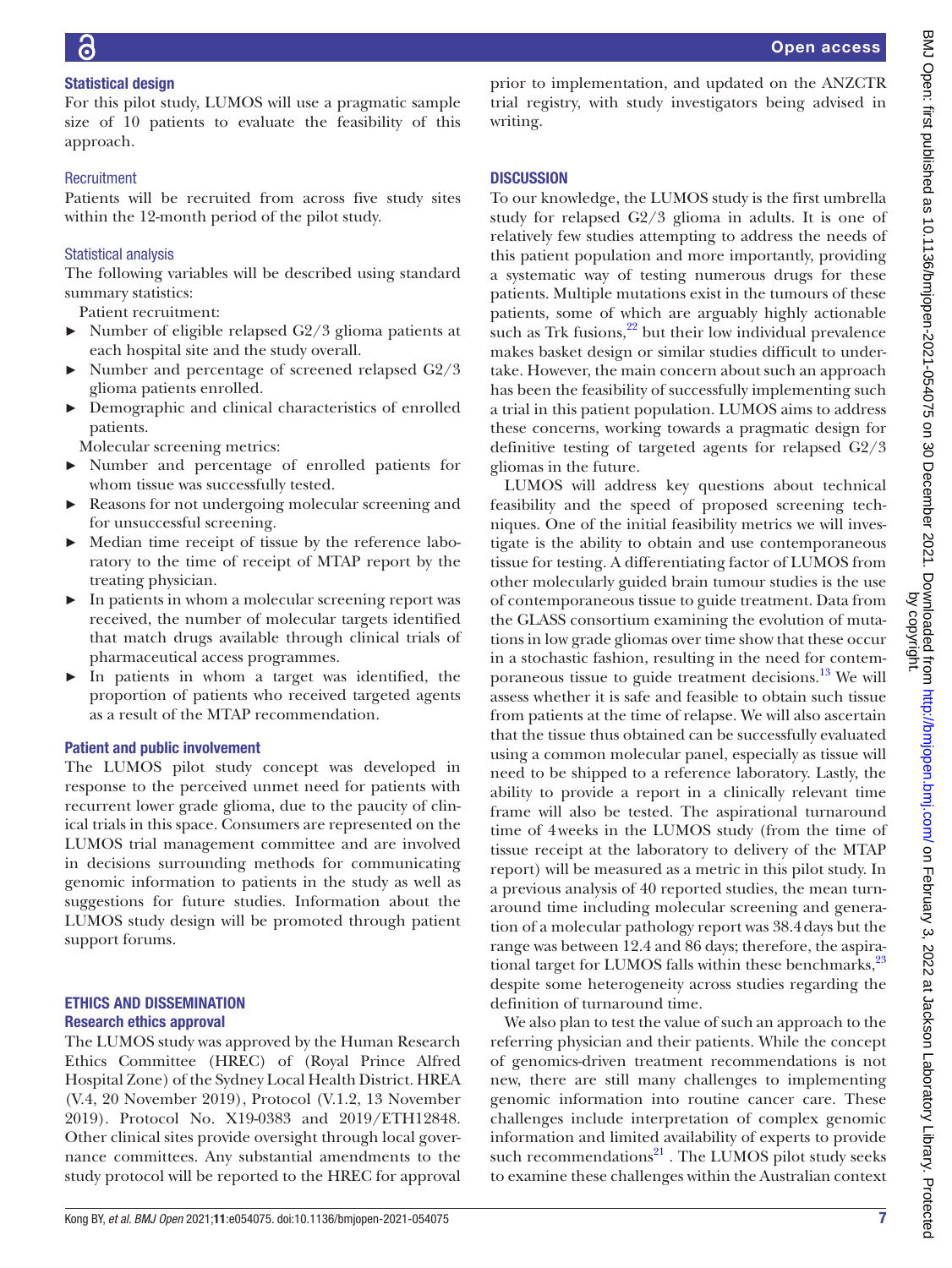### Open access

by conducting molecular screening of patients from across several geographically dispersed institutions and examining the feasibility of such an approach in patients with relapsed G2/3 gliomas. We will also test the acceptability of succinct and tumour specific reporting with participating clinicians, hoping to overcome some of the known issues with interpretation of generic molecular pathology reports[.24](#page-10-37) The MTAP was thus named to differentiate the neuro-oncology expertise provided by this panel from the tumour agnostic recommendations provided by the bioinformatics platform matching mutations to registered trials. The instances where these recommendations differ will be reported, thus illustrating the challenge of not only matching mutations to treatments but also ensuring avenues to access the treatments are communicated to treating physicians. We will also record any cases where study participation results in patients being treated with a targeted agent recommended by our testing and MTAP. However, this was not included as a formal study endpoint as we will not provide access to investigational drug, and the lack of access to such drugs for relapsed G2/3 patients currently makes this an unsuitable study endpoint. However, we fully anticipate that a successful feasibility trial would inform future such approaches.

Lastly, the LUMOS study has been designed to take advantage of the important opportunity to collect serial tissue in patients who have a second progression event during the study. Such tissue will undergo repeat molecular testing if their treating physician deems the participant appropriate for a further resection. This will serve two purposes; (1) affording the patient the potential to find another matched treatment at disease progression and (2) also contributing to our understanding of the molecular evolution of these tumours over time. While activation of genes associated with cell cycle, proliferation, invasion and tumour microenvironment are associated with progression of lower grade glioma to high grade glioma, serial tissue from patients to demonstrate this progression is lacking in clinical studies. $^{25}$ 

In conclusion, LUMOS aims to establish the feasibility of a precision oncology, umbrella trial approach for this niche patient population with few established therapeutic opinions. Its success will be necessary to encourage future trials (whether from industry, academia or some combination thereof) to use a systematic approach that is arguably the only realistic way of testing drugs against a large but heterogeneous array of potentially actionable molecular targets in this patient population.

#### Author affiliations

<sup>1</sup>NHMRC Clinical Trials Centre, Camperdown, New South Wales, Australia

<sup>2</sup>Department of Medical Oncology, Royal North Shore Hospital, St Leonards, New South Wales, Australia

<sup>3</sup>Department of Medical Oncology, Chris O'Brien Lifehouse, Camperdown, New South Wales, Australia

4 Kinghorn Cancer Centre, St Vincent's Hospital Sydney, Darlinghurst, New South Wales, Australia

<sup>5</sup>St Vincent's Clinical School, University of New South Wales, Darlinghurst, New South Wales, Australia

<sup>6</sup>Department of Medical Oncology, Sir Charles Gairdner Hospital, Nedlands, Western Australia, Australia

<sup>7</sup> Medical School, The University of Western Australia, Perth, Western Australia, Australia

<sup>8</sup>School of Biomedical Sciences, Queensland University of Technology, Brisbane, Queensland, Australia

<sup>9</sup>Sid Faithfull Brain Cancer Laboratory, Cell and Molecular Biology Department, QIMR Berghofer, Herston, Queensland, Australia

<sup>10</sup>Department of Neuropathology, Brain and Mind Centre, Royal Prince Alfred Hospital, Camperdown, New South Wales, Australia

 $11$ The Jackson Laboratory for Genomic Medicine, Farmington, Connecticut, USA  $12$ Oncogenic Signalling Laboratory, Telethon Kids Institute, Nedlands, Western Australia, Australia

<sup>13</sup>Department of Anatomical Pathology, PathWest Laboratory Medicine, Nedlands, Western Australia, Australia

<sup>14</sup>Faculty of Medicine, University of Queensland, Brisbane, Queensland, Australia <sup>15</sup>Cancer Care Services, Royal Brisbane and Women's Hospital, Herston, Queensland, Australia

<sup>16</sup>Department of Molecular Imaging and Therapy, Austin Health, Heidelberg, Victoria, Australia

<sup>17</sup>Olivia Newton-John Cancer Research Institute, Heidelberg, Victoria, Australia <sup>18</sup>Department of Medicine, University of Melbourne, Melbourne, Victoria, Australia <sup>19</sup>School of Cancer Medicine, La Trobe University, Melbourne, Victoria, Australia <sup>20</sup>Department of Neurosurgery, Royal North Shore Hospital, St Leonards, New South Wales, Australia

<sup>21</sup>Department of Neurosurgery, Royal Brisbane and Women's Hospital, Herston, Queensland, Australia

<sup>22</sup>University of Queensland School of Medicine, Herston, Queensland, Australia <sup>23</sup>Centre for Health Economics Research and Evaluation, University of Technology, Ultimo, New South Wales, Australia

<sup>24</sup>Department of Medical Oncology, Nelune Comprehensive Cancer Centre, Prince of Wales Hospital, Randwick, New South Wales, Australia

<sup>25</sup>Faculty of Medicine, University of New South Wales, Randwick, New South Wales, Australia

<sup>26</sup>Department of Neurology, Austin Health, Heidelberg, Victoria, Australia <sup>27</sup>Department of Clinical Pharmacology, College of Medicine and Public Health,

Flinders Medical Centre, Bedford Park, South Australia, Australia

<sup>28</sup>Department of Medical Oncology, Flinders Centre for Innovation in Cancer, Bedford Park, South Australia, Australia

<sup>29</sup>Preston Robert Tisch Brain Tumor Center at Duke, Department of Neurosurgery, Duke University Medical Center, Durham, North Carolina, USA

<sup>30</sup>Department of Radiation Oncology, Liverpool Cancer Therapy Centre, Liverpool, New South Wales, Australia

<sup>31</sup>Collaboration for Cancer Outcomes, Research and Evaluation, Ingham Institute for Applied Medical Research, Liverpool, New South Wales, Australia

<sup>32</sup>Department of Medical Oncology, Olivia Newton-John Cancer Centre at Austin Health, Heidelberg, Victoria, Australia

Contributors HG, BA, AKN, MEB, RV, AMS, RJ, RdAL, MK, TJ, EJB, BK, H-WS, SY, E-SK and EHB developed the study concept. BK, H-WS, CR, MAT and TG wrote drafts of the manuscript. AKN, SY, EHB, BWD, MEB, RV, TG, CR, MAT, TG, ZL, AMS, JP, RJ, RdAL, EJH, LMC, GK, MK, MH, ET, BA, E-SK and HG reviewed the manuscript and provided critical input.

Funding This work is supported by the Medical Research Future Fund through the Australian Brain Cancer Mission: Innovative Clinical Trials Grant (G203531). HG and AMS are supported by funding from the Victorian Government for the Centre for Research Excellence in Brain Tumours.

Competing interests None declared.

Patient and public involvement Patients and/or the public were involved in the design, or conduct, or reporting, or dissemination plans of this research. Refer to the Methods section for further details.

Patient consent for publication Not applicable.

Provenance and peer review Not commissioned; externally peer reviewed.

Open access This is an open access article distributed in accordance with the Creative Commons Attribution Non Commercial (CC BY-NC 4.0) license, which permits others to distribute, remix, adapt, build upon this work non-commercially, and license their derivative works on different terms, provided the original work is